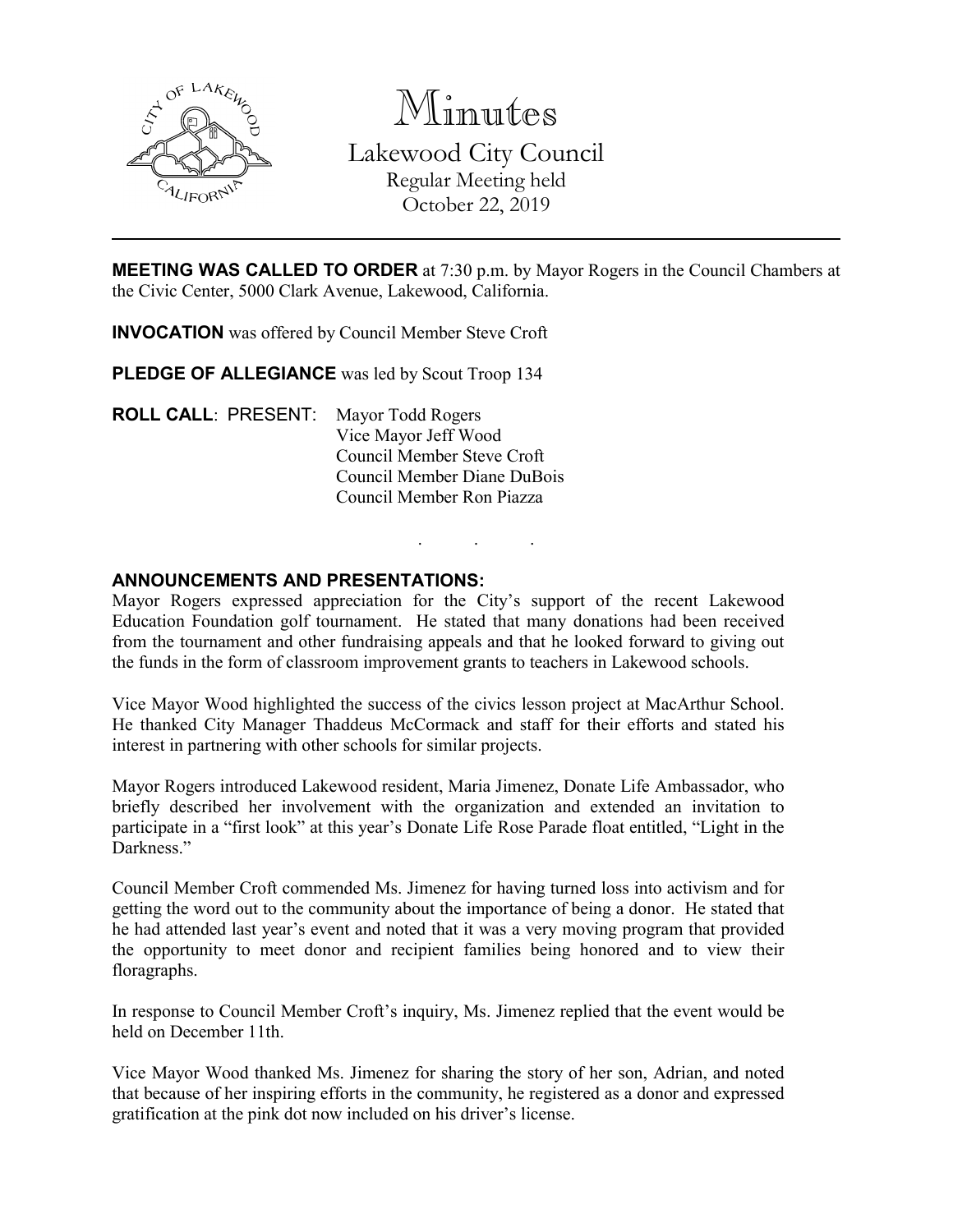City Council Minutes October 22, 2019 Page 2

# **ANNOUNCEMENTS AND PRESENTATIONS:** - Continued

Ms. Jimenez explained that by having the pink dot, one person can save eight lives and enhance 75 others through organ, eye and tissue donation.

. . .

## **ROUTINE ITEMS:**

Mayor Rogers announced that Routine Item 7 would be considered separately.

COUNCIL MEMBER DUBOIS MOVED AND COUNCIL MEMBER PIAZZA SECONDED TO APPROVE ROUTINE ITEMS 1 THROUGH 6.

- RI-1 Approval of Minutes of the Meeting held September 10, 2019
- RI-2 Approval of Personnel Transactions
- RI-3 Approval of Registers of Demands
- RI-4 Approval of Monthly Report of Investment Transactions September 2019
- RI-5 Receipt of Quarterly Schedule of Investments as of September 30, 2019
- RI-6 Receipt of Quarterly Budget Report of Major Funds September 30, 2019

UPON ROLL CALL VOTE, THE MOTION WAS APPROVED:

AYES: COUNCIL MEMBERS: Croft, DuBois, Wood, Piazza and Rogers NAYS: COUNCIL MEMBERS: None

RI-7 Approval of Amendment No. 2 to Funding Agreement with Los Angeles County Metropolitan Transportation Authority

Council Member Piazza stated that he would abstain from voting on this item as he was an owner of a business located at this intersection.

VICE MAYOR WOOD MOVED AND COUNCIL MEMBER CROFT SECONDED TO APPROVE AMENDMENT NO. 2 TO THE FUNDING AGREEMENT WITH LOS ANGELES COUNTY METROPOLITAN TRANSPORTATION AUTHORITY THAT DESIGNATES \$5,504,300 FOR IMPROVEMENTS TO THE INTERSECTION OF DEL AMO AND LAKEWOOD BOULEVARDS AND AUTHORIZE THE CITY MANAGER TO SIGN THE AMENDMENT SUBJECT TO APPROVAL BY THE CITY ATTORNEY. UPON ROLL CALL VOTE, THE MOTION WAS APPROVED:

. . .

AYES: COUNCIL MEMBERS: Croft, DuBois, Wood and Rogers NAYS: COUNCIL MEMBERS: None ABSTAIN:COUNCIL MEMBERS: Piazza